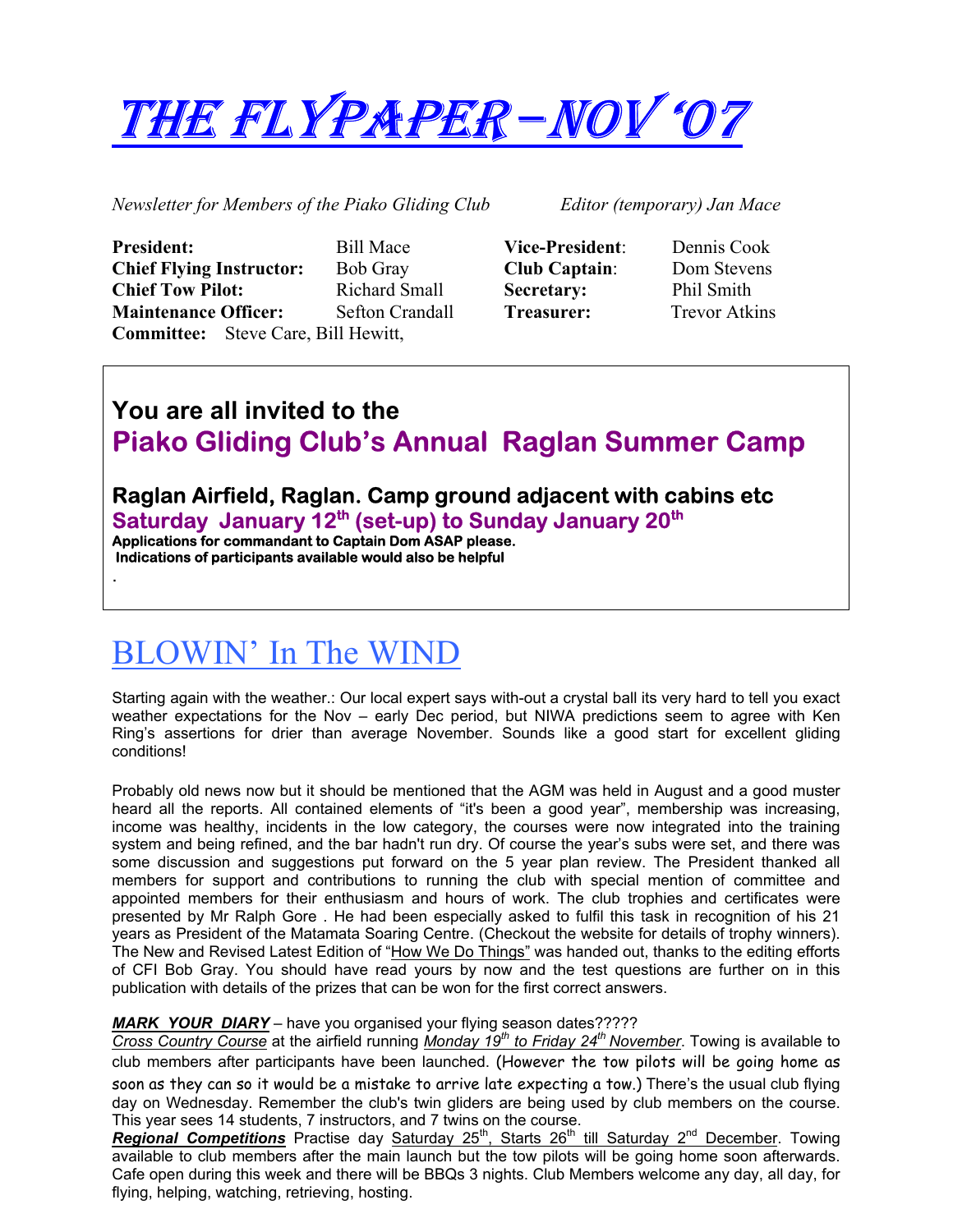**XMAS CAMP** starts Boxing day and flying every day till 11<sup>th</sup> January. Other clubs are expected to staying/visiting over this time. *New Years Eve BBQ* and social evening at the club rooms. Watch the website for details. This means flying ie tow planes and/or winching everyday (weather dependant) Great for reducing stress levels ready for the new year, having fun, (getting out of the family's hair), or bring the family for some country/outdoors activities eg flying, parachuting, model plane flying, waterfall walks, shopping at Matamata, and BBQ dinners and drinks with like minded people. Pick a day or come everyday! Insider information has it that Taupo Gliding Club is also having a Xmas camp and flying/challengers are possibly being set. See you here or there.

**RAGLAN CAMP** 2 weekends and the days in between are designated club days at Raglan Airfield.

Dates January 12 - 20 (Remember the Walsh Flying School is at the Matamata Airfield during this time). For details closer to the time check the website. Make you own arrangements for accommodation at the Raglan Kopua Holiday Park (Camping Ground), Marine Parade Raglan, if needed. Camp Commandants please put forward applications for consideration to the Club Captain. A great venue to incorporate family/friends etc for gliding/fishing/shopping/swimming/walking/socialising holiday. Take as many days to stay as you can, or come for a day trip and stay for picnic tea. Inquires in the first instant to Club Captain, Dom.

**NATIONAL Competitions and PW5 and sports class** etc etc.... February 2<sup>nd</sup> till 14<sup>th</sup>. See notes for the Regionals ie club members welcome, flying every day, meals etc etc

Masterton Competition – for those needing a complete summer package. March  $15<sup>th</sup>$ -  $23<sup>rd</sup>$ .

Another A Certificate course has been completed and that's the last structured course for 07 by the club. A FRTO course has also been completed, run by Rainer and Bob. I heard some participants gave their brain quite a workout doing homework and study. Thanks to the instructors for their time and input. The first of the "Hot Topics" evenings were held last month and 15 or so club members gathered round and talked and listened and debated about Thermaling. A few drinks and a little food ended a great day. Checkout the Captains report for the next occasion.

Other work/jobs have been undertaken/organised/completed/done (and thanks are extended to):-

Phil for mowing the clubhouse lawn for Labour Weekend celebrations and to those who sprayed the weeds, weeded the gardens and the spouting! Also the man who vacuumed dirt and grass from the clubrooms floor

The other Phil (Cox)for supplying a base telephone and accompanying remote telephone for the club house.

Neil for the rub and scrub and washing of the club house. It now sparkles in the sun! Also for the cafe tables being used in the clubhouse. Dom for his wood working efforts, both supply for notice boards and table tops and desks. And for the nice work from the routing machine to produce a Life Members Plaque. To the 2 x Bills for installing new reading lights in the bunk rooms (they'll be 1\* rated soon)

Gerald (& Sonia) for organising and collecting the new insigniated (new word there) club clothing. Highly recommended are the hats, vests, and the cool-dry long-sleeved shirts for summer flying. If you're really smart with an order you may get it back before Xmas – email Sonia ASAP

To Shirley Finlayson for getting some historic gliding photos reframed. These are now re-hung in the clubhouse. Also Julie for committee details suitably framed, and now hung in the clubhouse.

And to all those involved in making the Labour Weekend Celebrations such a success –refer to comments in the Presidents spiel.

Mr. Ray Bucknell, a local member of the club the last 3 years, died in September. Condolences were sent on the member's behalf to his widow.

A few miscellaneous matters to comment on – some great articles from Piako members in the Gliding Kiwi. Dennis Crequer has a glider for sale, please check the notice board for details. I am having trouble with the layout of this newsletter  $-$  a computer thing  $-$  but have included an article by scanning and hope the pictures are clear. It's written by Dom Stevens as part of his course. Thanks Dom

Tips for glider pilots. I have had many partners/wives/husbands asking about dates and details of club events...could I be so bold as to suggest you print this newsletter and leave it handy for fellow family and friends to read – they are often interested to know what's going on or the planned activities.

Finally - Is anyone having a clean-out? Useful items for the club include: stereo set (or just speakers), children's toys, towels and tea towels, large screen (plasma) TV, frying pan, china cabinet.

# **Jan**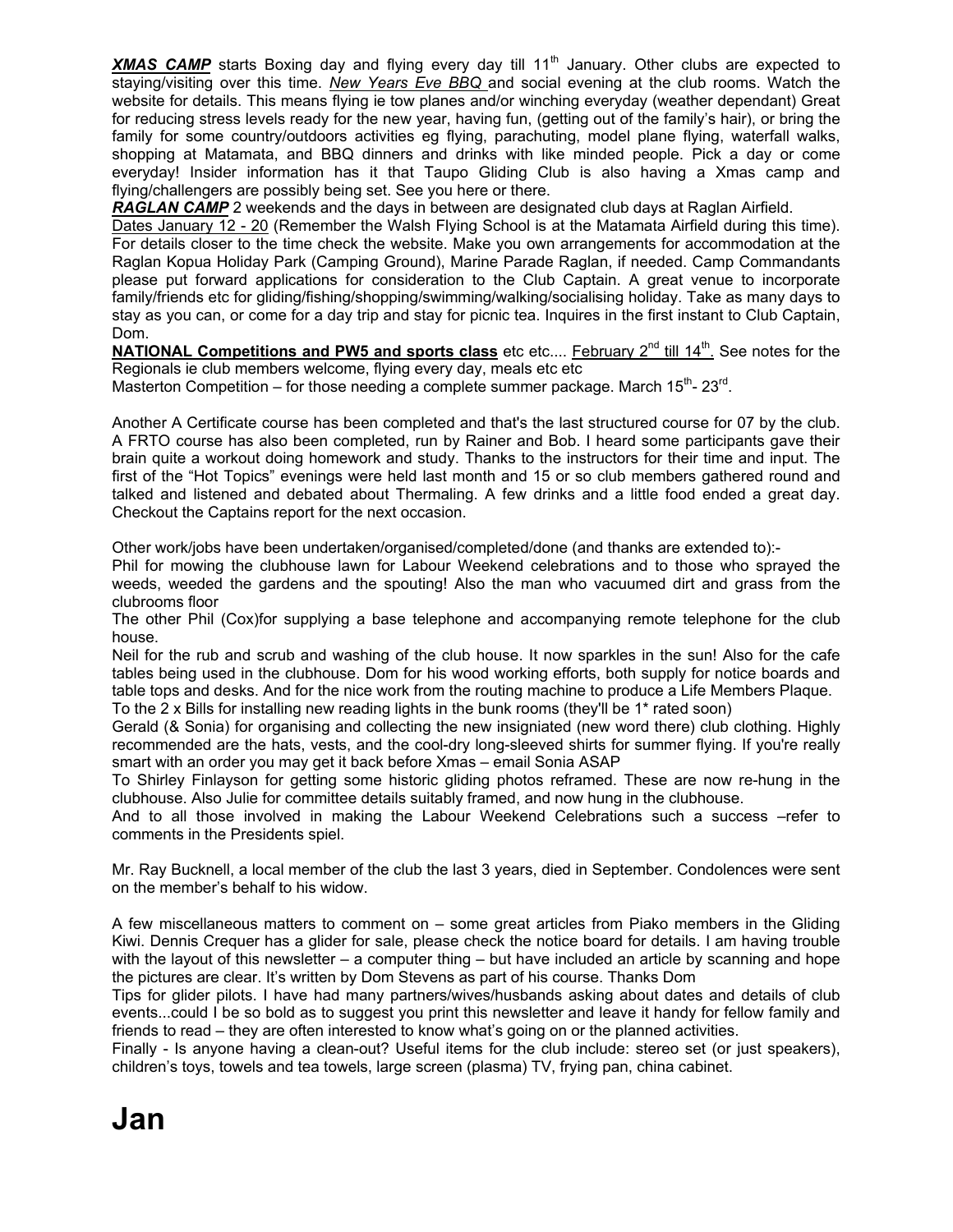# **From The President's Cockpit.**

What a great Birthday Party!!!! While we had strong cross winds, we have to be grateful that we didn't have the usual Labour Weekend rain. Thanks goes to the organising committee, Trevor, Roger Chris and Robin Britton, you did a terrific job. Thanks also to the club members that vacated their hangers to allow vintage and other gliders to be hangered: To Graeme Porter and Aviation News for sponsoring the Tiger Moths in and to the Vintage Kiwi's for such great support. It was great to see the pilots of past years getting together and reliving the stories and catching up with each other.

Thanks goes to Neil Stanford and Rhonda Hewitt, and Dom Stevens for the 5 tables for the committee room and also to Dom and Jan for the fine plaque that honours our life members.

Life Membership has only been given to 9 club members since the club started, to people that have epitomised the spirit of Club membership. Life members have been outstanding contributors over the years and deserve their honours. It was, therefore, a great pleasure for me to officially confer this honour to Mr Lew Hale, the club founder, at the birthday dinner. It was also a great pleasure to accept on the club's behalf, the model glider he had built to demonstrate the idea of gliding to prospective club members. ( A suitable display case is being arranged.)

The competition season got off to a good start with Ian Finlayson, Dennis Cook, Peter Ryan and myself competing in Taupo. Lionel Brackley was there to help as grid marshal and wing runner. 4 competition days and a free flight day saw some Piako members collect placings. I am now looking forward to the Regional's.

Moving on to Xmas we have the Xmas camp where we will have flying every day through to  $12<sup>th</sup>$  Jan when we go to Raglan. This is potentially some of the best flying opportunities of the year so plan your holidays to take advantage of it. By helping and cooperating we can all enjoy a great summer. Some of you new members have yet to experience good thermal days, even if you wish to go high and enjoy the cool tranquillity of a local flight, or the challenge of a self set task, this is the time of the year to enjoy it while it is the easiest. Please remember that during this time the system may be stretched, so feel free to assist where you can.

Thanks to Trevor, the Club's website is a modern marvel and provides us with up to date info and communication tools. How fortunate we are to have such a man in our midst. I was thrilled to hear he is the selected candidate for the Tasman Trophy competition that will be flown in tandem with the National Competitions at Matamata in February. We're all behind you, Trevor (blowing).

Keep current so when the thermals grow you are ready to go. I look forward to seeing you out at the field. Bill Mace

### COMMITTEE DELIBERATIONS

It has been decided to apply for more funds to add to the amount of \$2000 from the Waikato Trust for the mobile control unit (concisely known as The Caravan). This project is currently on the fast track. Another project dear to your hearts – and some of you will have heard the official statement at the Banquet on Labour Weekend – is about new gliders. The committee is quite excited to announce the signing of a sale and purchase agreement for a Discus B and are now actively raising funds to pay for same. Quite an undertaking. Any donations thankfully received.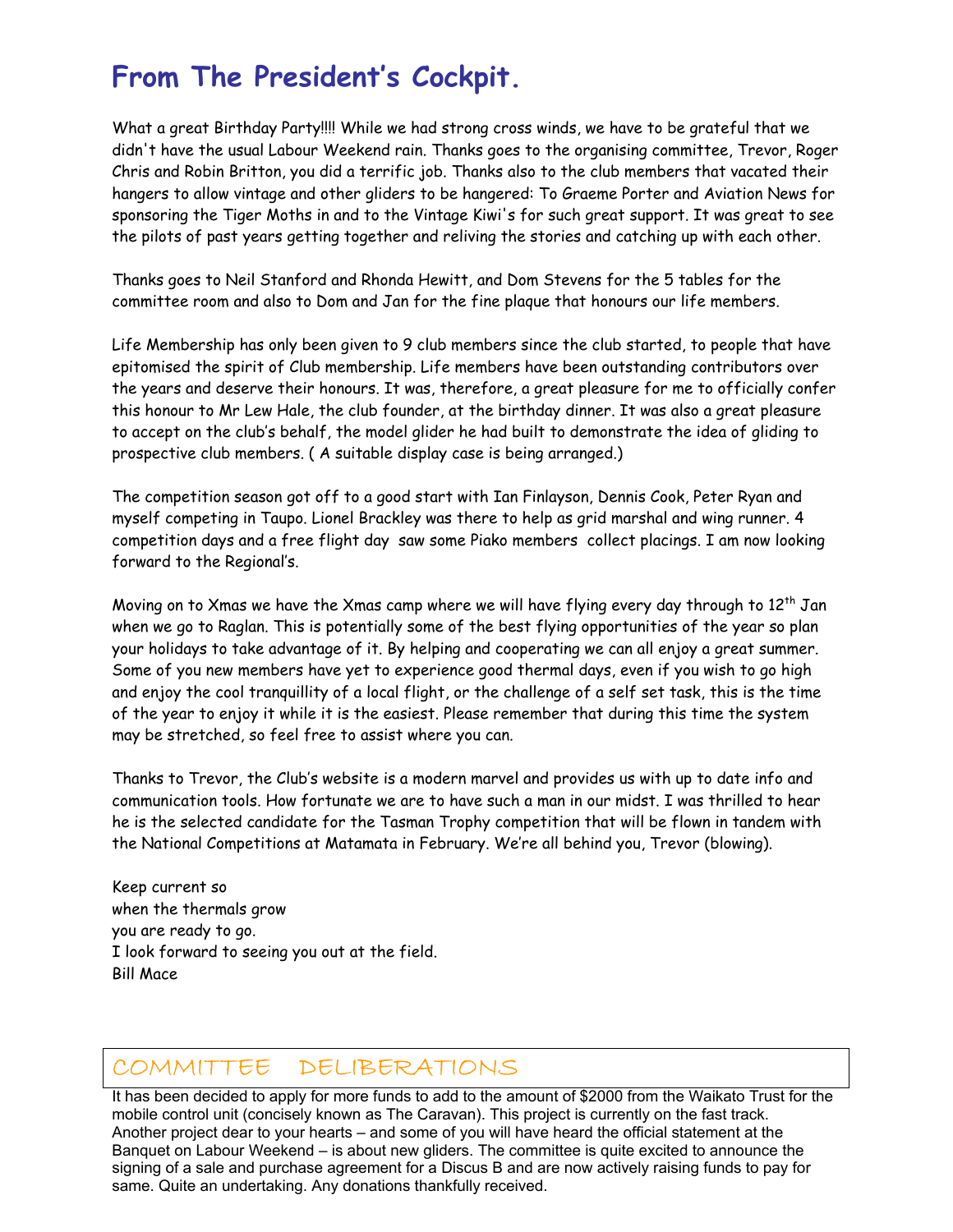Ralph Gore reports: The following should be of close interest to all pilots. *N.I. Airspace Review* CAA are currently reviewing all Nth Island airspace as part of a 5 yearly cycle. Of special interest to Auckland, Thames, Piako and contest pilots is the allocation and use of the following areas:

NZG 277 Lake Waikare NZG 278 Hangawera NZG 279 Cambridge

If we cannot justify continued use of these areas they will be disestablished due to their lack of recent use. This review is a separate issue from Airways proposals for Bay Sector which involve lowering G airspace to 4500 feet as well as significant GAA changes.

The Bay Sector team leader, Jonathon Brookes, will be in attendance at the 6.30pm Safety Briefings Sat 24 Nov to talk about Bay Sector radar control and any other aspects that involve gliders' use of controlled airspace. This will be an appropriate forum to put your questions to him.

*There was the AIRPORT USERS COMMITTEE meeting last month, attended by Ralph and Bill, and the following items were discussed;* 

- *1 Parachute Sectors are confirmed as being Waharoa west from SH27 and south of a line from Ruru to the Kaimai Tunnel. Wardville is east of SH27 and south of a line Ruru/Kaimai Tunnel Te Aroha is north of a line Ruru/Kaimai Tunnel and east of SH27 and Walton is north of a line Ruru/Kaimai Tunnel and west of SH27.*
- *2 Council is looking at cutting down the trees on the southern boundary by the hangers to minimise the fire hazard.*
- *3 Maintenance of the runway is still under discussion after the Hercules landed in March.*

### **Piako & Others – Xmas Gliding Camp 26 December 2007 – 11 January 2008 Everyone invited !**

*Held at: Matamata Aerodrome. Towing everyday- weather permitting! Bookings for bunkrooms still available*. *You will need:* Your glider Optional extras: family or friends Expect a New Years Eve party – check website for details Maybe some BYO impromptu BBQ's to be anticipated.

### **The Club's 50th Birthday celebrations, flying, dinner and social weekend**

What a weekend!!! Anything between 140 and 170 (depending on who you talked to ) came to the official dinner at the Matamata Club. All seated in one room, all the men talking at once! Roger ceremonially cut a birthday cake (but he did need quite a bit of guidance from Mrs Brown).Some speeches and toasts. The Clubhouse was abuzz all weekend, as a lunch/coffee/meeting place with the dead flying man to greet you at the door. Memoriamility (old photos and stuff) were scattered around. Tapes of the stories heard are yet to be edited and a book published about the exciting, old days. Oh, and some old gliders and twin winged tow-planes were around to look at and some flew when the wind wasn't too wild. I think we should have one every 5 years. K.M.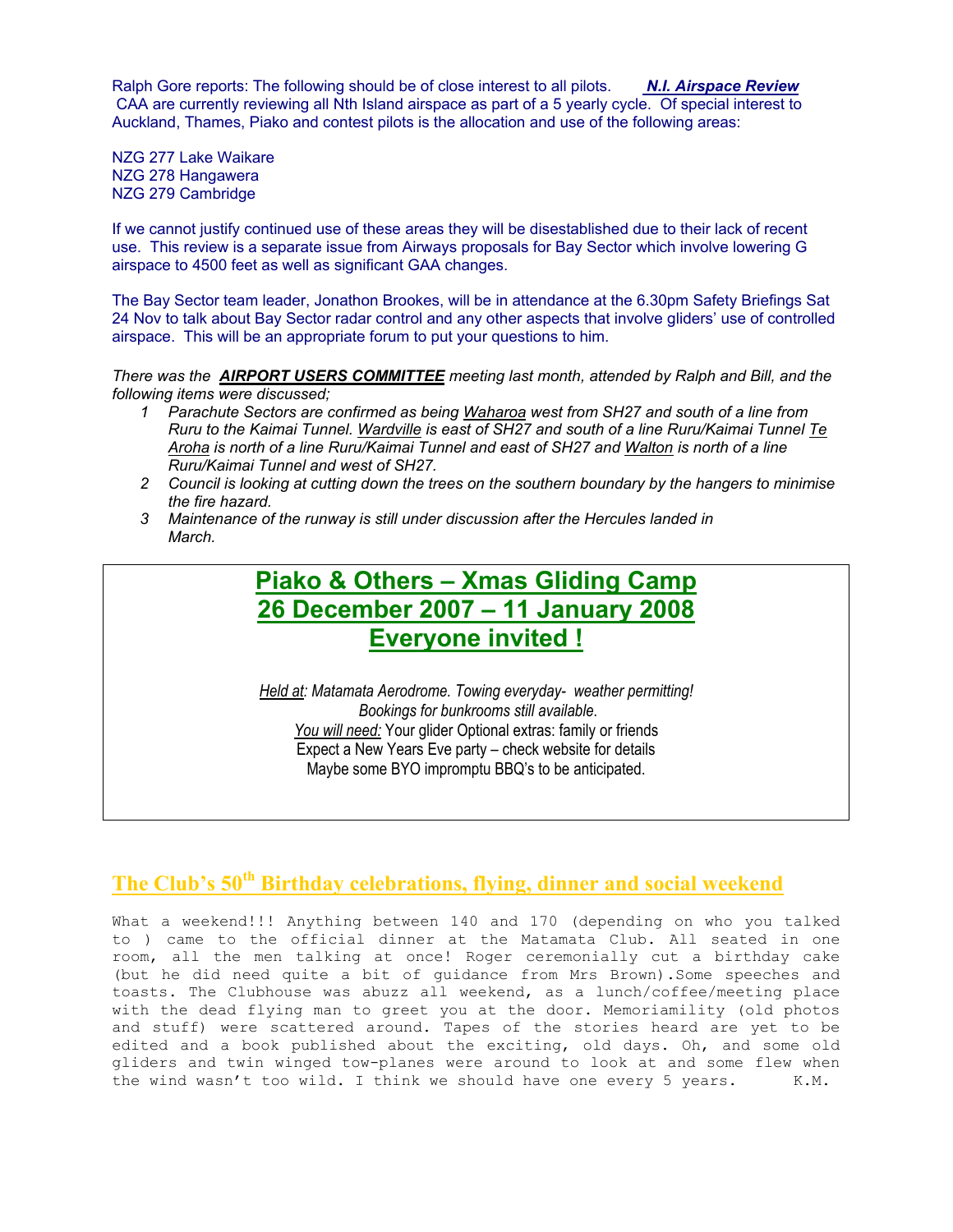#### **Qualified Glider Pilot Training Syllabus**

#### **Ref X - Country Soaring - part (i) Glider preparation.**

All flights will require preparation whether they are a circuit of the airfield or a cross country flight (more than 10 nm radius from airfield). If you do not own the glider make sure it is available for the intended day. Firstly check that the glider is within its annual review. The glider must conform to GNZ MOAP Section 3, Airworthiness Requirements. Also there are Airworthiness Directives required by CAA, (CAR part 26, 39, 43, & 66) these must also be in order. Needless to say the glider in question must be legally and officially airworthy. The Technical log should contain all relevant dates regarding annuals, maintenance and defects.



It would be prudent to check the above details are all present and correct well in advance of any pled cross country flight. Hopefully, good maintenance should have no unwanted surprises for the DI. If there are any doubts concerning unserviceable parts of the glider, allow several days prior to departure (not minutes before the intended take off) to rectify them.

#### *Is the glider ready?*

If battery power is the primary source that operates the glider's avionics, make sure batteries are fully charged. This also applies for GPS, ELT's and any other cell powered device intended for the flight. A first aid kit must be carried. The parachute must be in good condition and current

An up to date Visual Navigation Chart must be carried (legal as well as navigational requirement). Pre-fold chart as this may be impossible within the confines of the cockpit. If you are planning for long a duration flight and are going to carry refreshments, it may be worthwhile sitting in the cockpit and making sure you can stow, retrieve and remain uncluttered whilst eating and drinking. Any items such as food or drinking vessels should be retained during flight in such a way that they cannot cause possible FOD problems. Some form of latrine system may be required. For best performance from the glider, clean the aircraft especially the leading edges. Where there is a chance of sustained altitudes greater than 10,000 feet, make sure the oxygen system is filled and in working order.

Assuming that the prospect of an out-landing is likely, a ground crew must be organized. Secondary communications prearranged ie; cell phone numbers copied to aid locating the glider. The retrieval vehicle and trailer must be made ready and available. If any special tools are required to dismantle the glider make sure they are known to the ground crew or are with the trailer. In case the glider has to be left unattended, check that the picket is stowed in the glider.



*Be prepared for an out-landing!*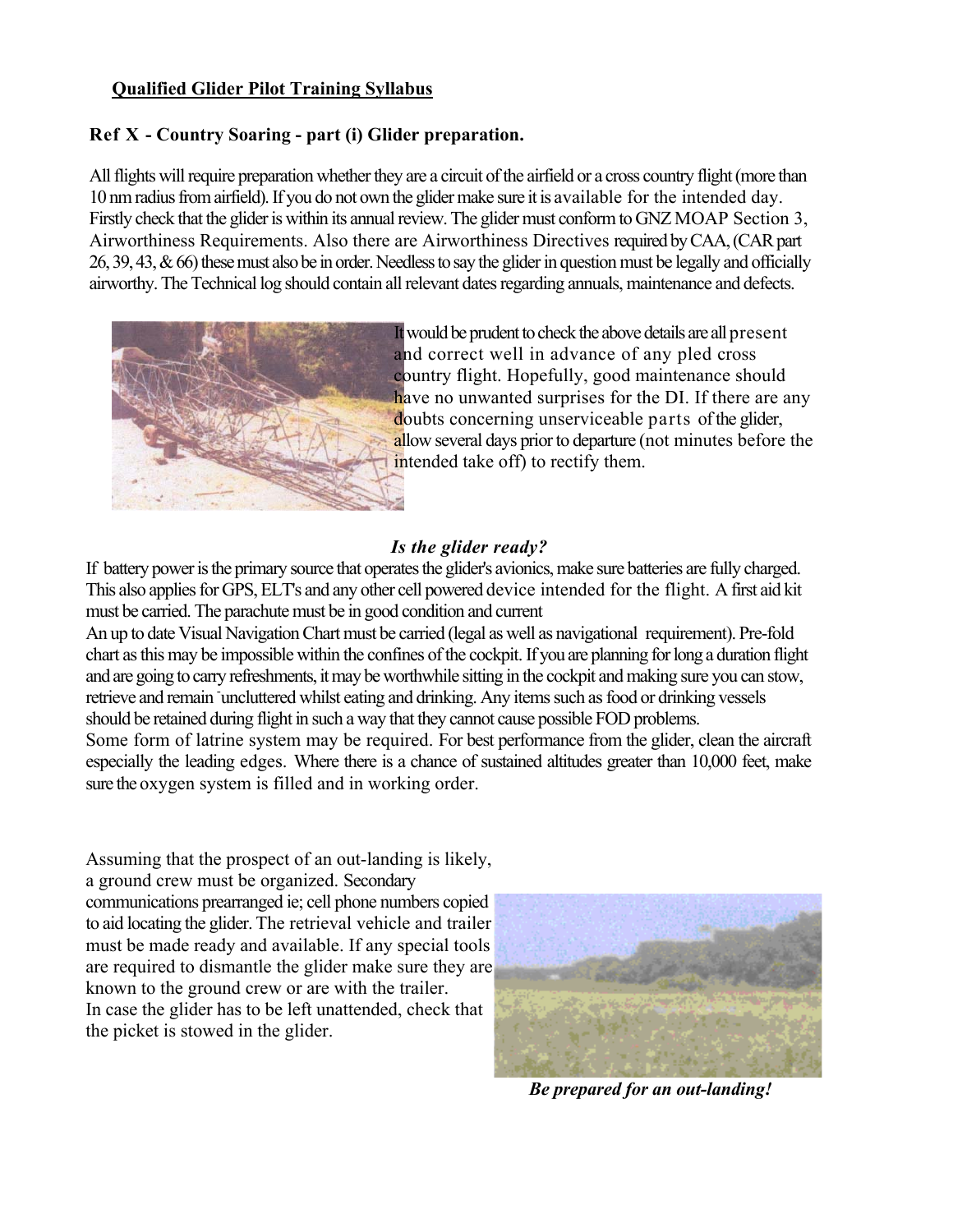The human factors placed on the pilot during a cross country flight at the very least will be both physically and mentally demanding. Therefore, it is fairly reasonable that along with the glider preparation a similar course should be taken with the pilot. This will include checking that you are current and cleared for cross county flying.



Alleviate as much stress as possible by being rested, relaxed and fit prior to take-off. Know your own limits along with those of the glider whether they are flying experience or placarded speed and maneuver limitations. Some knowledge of L/D ratios and best speed to fly may

 *Do the wings fall off at Mach 1?*  make all the difference to your final destination.

The environment, both in and out of the glider, in which we fly, is fairly harsh regardless of the time of year. Warm clothing will be required for high altitude and the eventuality of an out-landing may last well into the cool of evening. Yet, lower to the ground the summer heat will raise cockpit temperatures. Protection from sun is paramount; hat, sunblock and sun glasses are basic essentials.

To keep the mind and body functioning to a high level for what could be several hours some sustenance will be required. Give some thought to the type of food and drink to be carried; carbonated drinks that may erupt on opening may not be the best choice and a lettuce leaf may not have the calorific value to keep you going.

Plan in advance the details of the flight and have a contingency. This may allow for weather changes, for example, or lack of clearance to enter certain air-space that may affect the chosen route. It will be worthwhile looking in advance at weather forecasts as changeable conditions is usually our means of propulsion.

Always studying in advance the area in which you intend to operate especially if you need to fly over high or desolate ground. This may also include flying in controlled air-space. Know the borders of VFR airspace and Special Use Airspace. If you need ATC clearance to enter Terminal Control Areas, have the relevant frequencies to hand i.e. programmed into the RT and transponder present and working. Dominic Stevens



*Alone in the great blue yonder*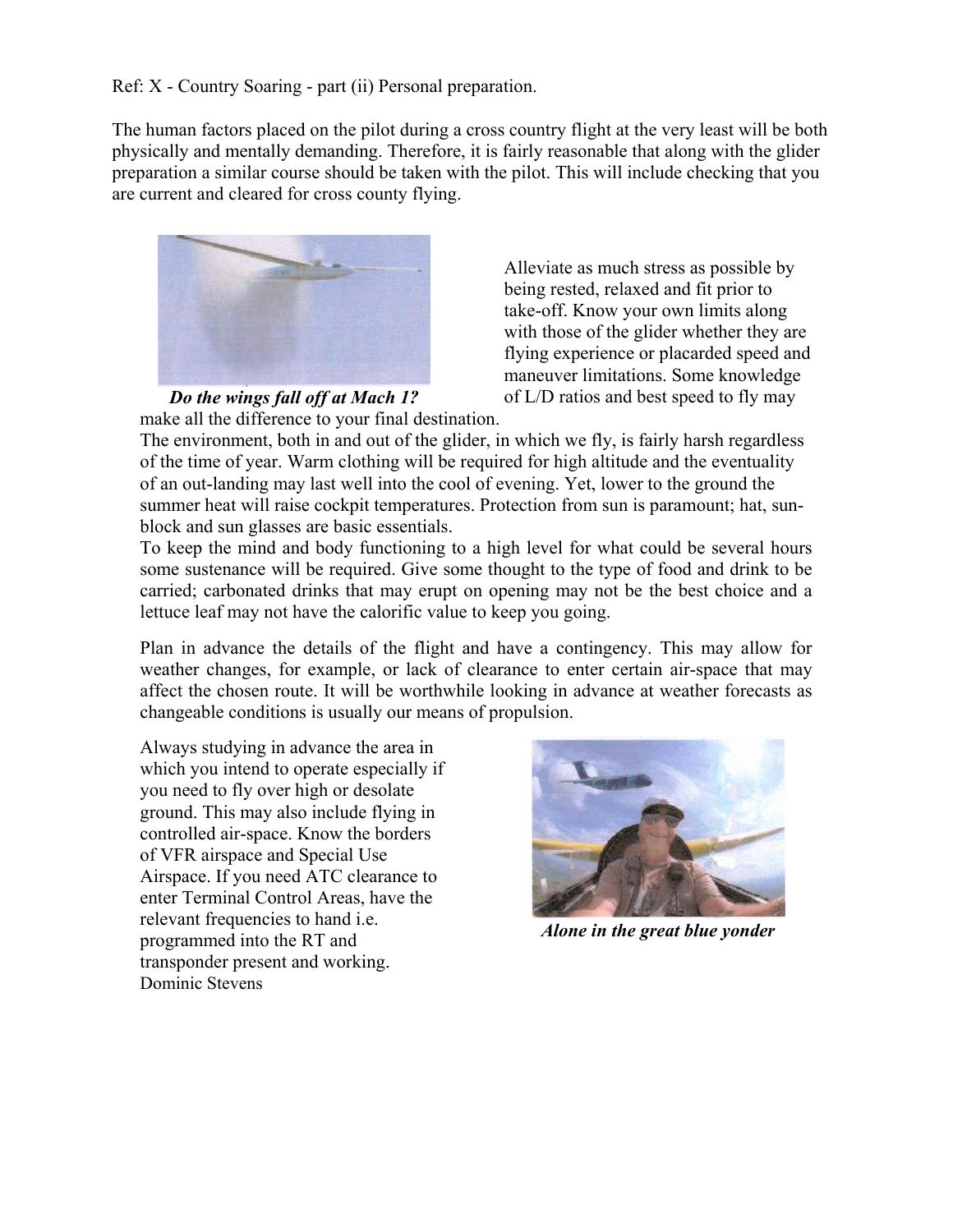### *CFI JOTTINGS*

#### **ACHIEVEMENTS**

Congratulations to Alan Miller for a five hour flight for the Silver Duration combined with the 50km Silver Distance. Looking at the trace of the flight, Alan did about 300km up and down the ridge, over the 5 hours he went round the 50km course turn points (100km round trip) at least twice. He probably got quite familiar with the ridge features over that many hours.

#### **OCCURRENCES**

I know that others will report on the very successful  $50<sup>th</sup>$  celebrations, but I must comment on the long weekend gathering. The number of visiting pilots and aircraft from other clubs as well as "old" Piako pilots together with challenging weather conditions resulted in some *issues* of poor flying discipline and less than ideal judgement.

To begin the weekend, on Saturday morning there was a close encounter between a glider and a low jump time parachute student which caused some understandable concern from the parachutists. The glider was not identified although it appears to have been one of our visitors, but that has not been confirmed. This is the second glider/parachutist close call this year and again shows the importance of all pilots being aware of the parachute operations by listening to the radio and by visually checking all the time when within the MBZ and immediate surrounding area. If you are in the sector when a parachute "time to drop" call is made **you must** vacate before that time, or if that is not possible, immediately advise the drop aircraft by radio of your position and intentions. **Do not** continue thermalling and expect the parachutists to see you and avoid you. This incident did not result in any injury or damage but it could very easily have been different. There is an aerial photo/map of the parachute drop sectors around Matamata airfield posted on the clubhouse

wall. Please make sure you look at it and know the names and boundaries of the sectors.

Later in the day, with the weather turning bad, one of our experienced instructors (who shall be nameless here, but most know who it was) was caught out when taking a visitor student on the last ridge flight of the day. The deteriorating weather reduced general visibility and created a loss of awareness because they had to dodge around rain squalls when trying to get back from the ridge. The result was the pilot could not find the airfield and elected to outland. Well done for staying cool and making a safe outlanding, but it would have been better to have decided not to take-off in those conditions.

The strong crosswind on Sunday produced a number of *interesting* departures and arrivals which was not helped by again by the large number of visiting aircraft including the Auckland Av Sports operations and Tiger Moths etc. A couple of times during the day I had to get people to move gliders and cars from in front of the launch area. This is something that ALL people on the field should be aware of and avoid. If you see someone park a glider on the fence 50m in front of the launch point – get it moved before launching. Pilots, on this strong crosswind day, were launching from very close to the caravan and with other gliders in front of and alongside them. This is NOT safe practice.

There were also a number of poor circuits and approaches, one with a 360 orbit on final at about 300 feet. Most of these displayed a lack of competence to deal with conditions. If you are not comfortable that you can handle high wind situations then either use the day to get some dual training in those conditions or don't fly.

#### **PC**

We've had a couple of issues with PC recently to do with control linkages needing adjustment and inspection. She was grounded for a time by an A/D which required an engineers inspection. So if you

are DIing the Puch' take special care checking the Tech Log and the control play and throws. If in doubt about anything, speak to the duty instructor or contact our maintenance officer, Sefton.

#### **TRAINING ROSTERS**

Last of the A Certificate courses for the year has finished and we have two instructors rostered on for the coming weekends up to Christmas for all club members to get current again, BFRs and general fill-in training. We are also expecting a busy time of trial flights after the poor weather conditions of the winter and early spring which has created a backlog of people out there wanting to Trail Flight.

So if you are wanting some special training or other check flight please use the booking system and it is also a good idea to phone the duty instructor a couple of days before to chat over what you are wanting to do and what the weather might allow.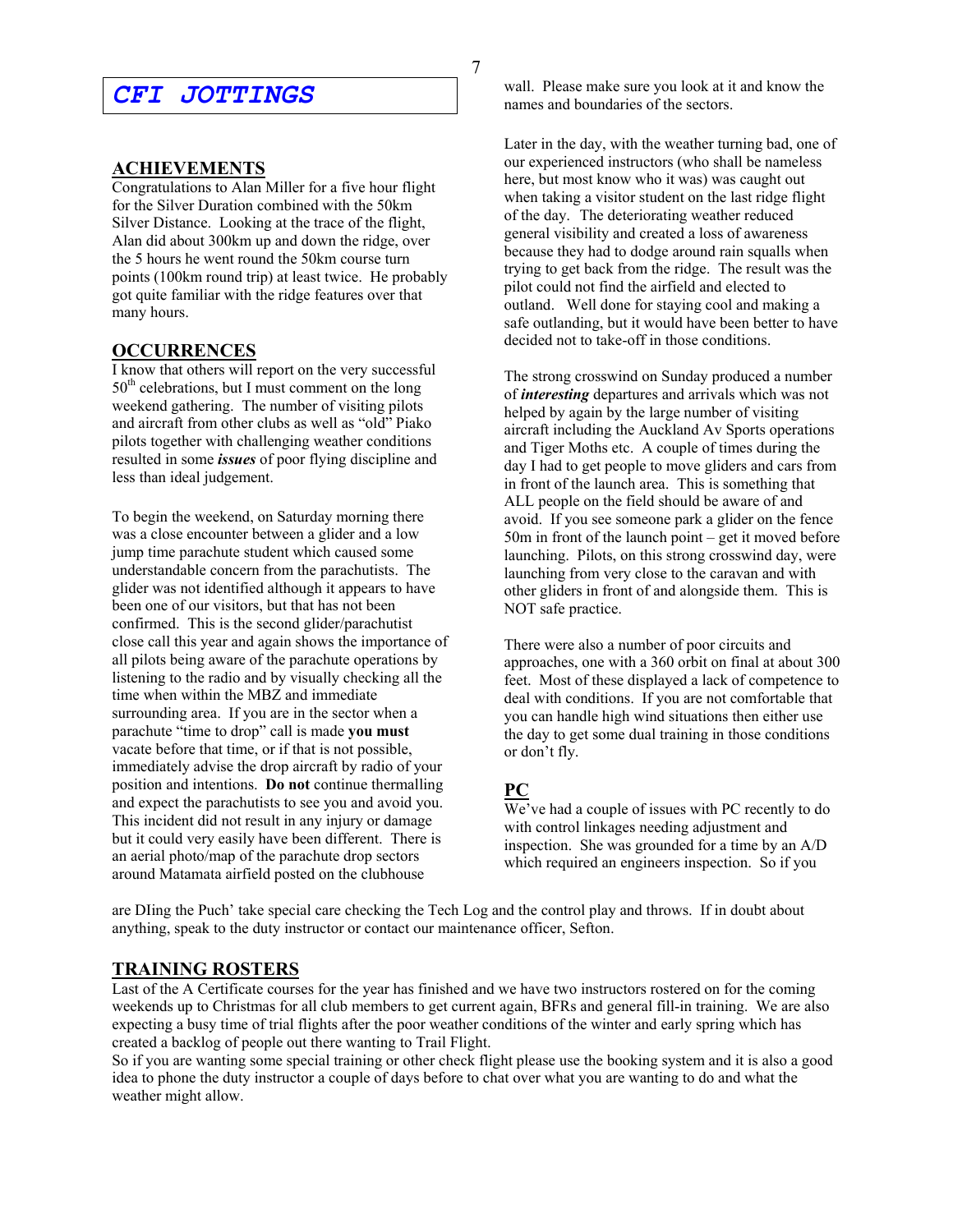#### **INSTRUCTORS PANEL**

We are very pleased to welcome Neil Stanford as one of our instructors. If you haven't met Neil and his partner Rhonda yet, you soon will. Neil is an experienced instructor and has joined us from the Auckland Club and I'm sure he'll fit in well with our instructors.

#### **COMPETITION**

So far we do not have any Club gliders entering the Regional Competition. This low level comp is an excellent way to begin serious cross country flying and there is still time to apply for a glider. (*Piako Team might suit with designated pilots flying 1 or 2 days each for those who can't get away for the week – Ed.)* I would be happy to speak to anyone with an interest in their first comp about what level of experience you need and how you go about it. Bob Gray.

# **SEFTON SAYS**

 A special note to pilots using club gliders - would you *please* leave all club gliders with the *brakes closed* and not locked so the strain is left off them.

 As it was reported there wasn't air in the right places of the 2 front tires of PC & NI they have now been fixed. The apparatus to constrain said air had failed. Maintenance has also been done on PK including the boots (round the control column) and the tow release handle being repaired. A restraining strap has been installed in PC for the tool bag. Thank you to those who ferried the gliders to/back from Drury. All set and ready for the summer gliding season. – well almost......

 Unfortunately, this week has seen an Emergency Airworthiness Directive issued by the CAA in regards Puchacz aircraft and so PC is back at Drury having the Control Stick Mounting checked, and the Airbrake Control Levers inspected and/or replaced. We're all hoping for a swift return to the club's hanger.

#### *AN Exclusive Interview with Gordon*

I had an opportunity this month to talk with MR GORDON SCHOLES

Very quietly Gordon's name has come off the clubs tow pilot list and I rang to check on the details of this news item. Gordon had his credentials on hand... 22000 launches (yip that's the right number of zeros!) 27 years ATC, 38 years towing at Piako (probably the same over at Tauranga ED.) hundreds of trainee pilots, and quite a few glider pilots instructed as well. Tug Master for the 1995 World Champs at Omarama, gliding instructor and tow pilot at Bidford-0n-Avon for 2 years, issued tow ratings to 102 pilots, flown in Tiger Moth, Pawnee, PA18 Air Truck, Cessna DR400, Fletcher etc etc, etc. Gordon couldn't give a good reason why he particularly liked being a tow pilot. I asked if there had been any highlights of his years of duty and he did say he has always got a buzz when a current captain of a 747 or Skyhawk came and reminded him he had taken them on their first solo flight. I suspect Gordon really just enjoyed the Piako bunch of pilots. I have seen him being Mr Efficient with a capital E during competition launching and the smile when he came down and asked what the others were mucking about for. Thanks Gordon for the tows and we'll now put you on the instructors list for a while if that's OK with you.

### **Comments on participating in the Taupo Gliding Competition**

Competitions are another dimension of gliding and for "the retrieve crew" it has it's own peculiarities. I'm sitting at the Taupo Gliding Club Clubrooms typing some of this newsletter and it's a most pleasant experience! The sun is shining, the sky is a beautiful blue, we saw the mountains clearly this morning capped with the last of the winter snow and the air was tinged with a very fresh dew then came a zephyr breeze off the lake. The petite fluffy clouds started to form, the smell of coffee whofted through to the front porch, and the camp sound system announced "briefing in 5 mins". Another day in paradise was what we all thought! The task today was to Old Taupo, Matamata, back to Pureora (way south) and back to Taupo, 270km or more depending on the distance into the circles. 17 gliders on the grid, from the old campaigners, to the experienced and *very* good pilots, to the new-bies still learning what competitions are about – and feeling a little anxious – and the raw recruits. Ages ranged between 75 and 21. Just the 2 tow planes, but even these pilots have varying experience from 50yrs flying down to the airline captain doing his first competition tows. Ground crew looked a motley lot scrounged from those left and available, young to older, novice and regular. But in action it was hard to tell the difference and they proved they could work most proficiently. All gliders were launched without hiccups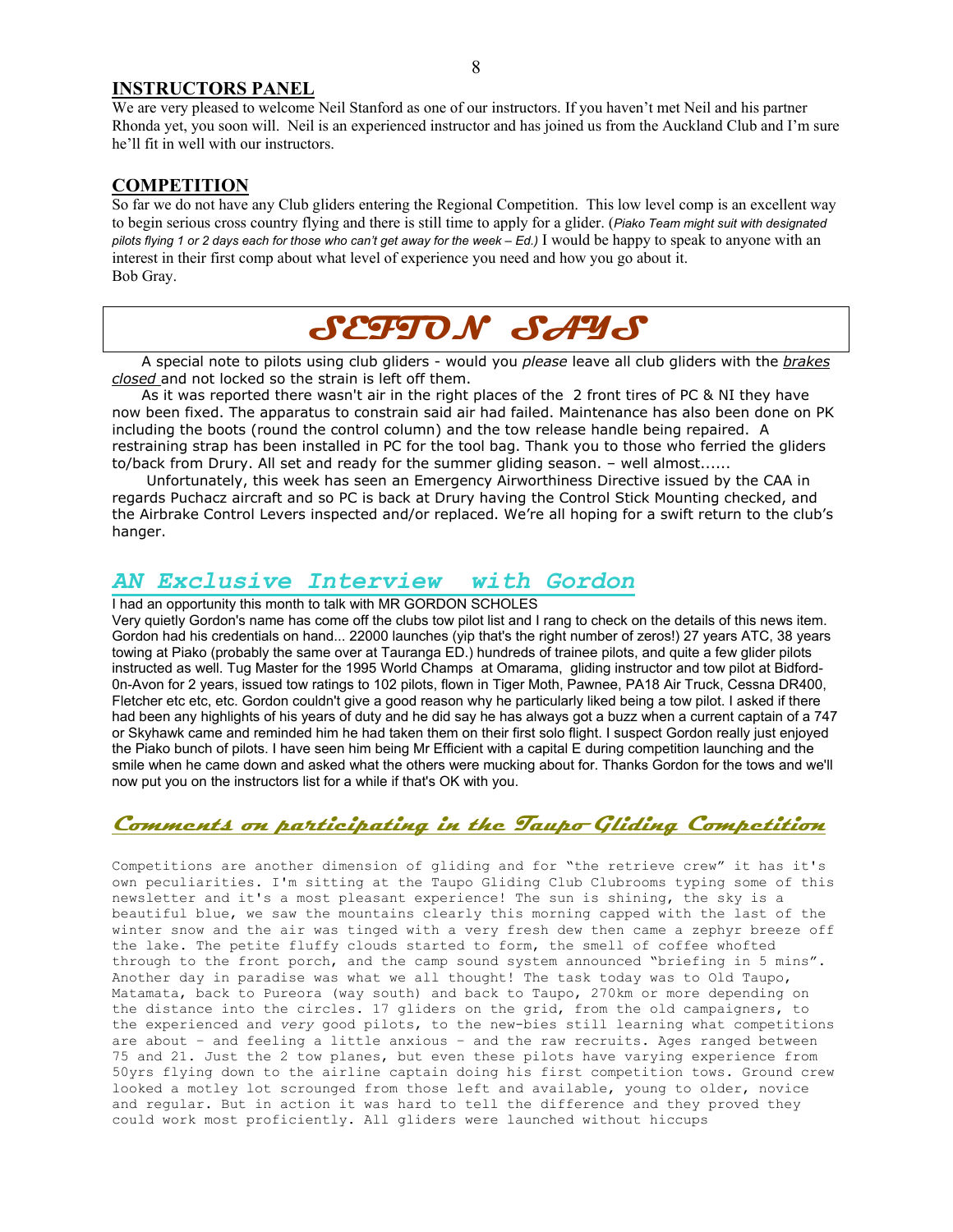$\mathbf Q$ 



Peter Ryan's Glider Love.



Less than an hour it took to get everyone aloft including any re-launches. 10 mins until the radio call that "the gate was open", and away they went. The retrieve crews (which were mostly the wives) and launchers trailed back to the clubhouse and settled in for the afternoon. We anxiously listened to all the radio calls with the operator and followed the field, until the first call of "I'm very low".... Where was the paddock I might have to find? Will I be able to back the trailer if I need to? What time will we get back?..... But this afternoon the task set matched the conditions fairly closely and only one pilot landed out. Several came back early having done only part of the task for varying reasons, although most pilots completed the course and came back with smiles.

So a perfect day comes to end with a BBQ dinner, talk and more talk over a drink. Of course there's already been a mixture of subjects discussed through the afternoon. Some of us are ready for a wet day's outing (dare I say it? to go shopping or fishing!)- but for now there's a friendly happy glow about us all. Ahhh, that we're fortunate enough to be here at a competition.!!!!

## **This Is Your Club Captain Squawking**

An awful lot of happenings have happened in the short term: the club got older, the students got younger. As it should be, in the greater scheme of things!

And now for something completely different…..

There will follow a list and I've decided to rate the excitement value of each listing with stars, 1 star being not exciting – possibly dull, 5 being whooha, I think I've found a new glider in my Christmas stocking! I think you'll understand.

- Announcement at the  $50<sup>th</sup>$  anniversary meal of the new club single GXP Schemp-Hirth Discus B (pat ourselves on the back)  $H H H$
- ► X-country course 19<sup>th</sup> to 23<sup>rd</sup> November: for those of us who thought that up until now we knew it all, then found that Obi-Wan Kenobi and Yoda were course leaders! However, this will make us Jedi on completion…. I can already hear the voice from the back seat "use the force and open your ruddy eyes!!  $H H H H$
- Christmas Promotion at Centre-Place, Hamilton  $22^{nd}$  to  $24^{th}$  November (remember what the Springboks said about Hamilton a year or so back  $-1$  rest my case)  $H$
- ► Northern Regionals practise day 24 Nov start  $25<sup>th</sup>$  where the local top buns let loose, always good for a hoot  $H H H H$
- ► Xmas Camp at Matamata A/F 26<sup>th</sup> December to 11<sup>th</sup> January: eat too much, drink too much and talk flying – what more could you want?  $H H H H$
- ► Club moves to Raglan 12<sup>th</sup> to 20<sup>th</sup> January I think this has biblical implications!  $HHHHH$
- National Championships  $3^{rd}$  to 15<sup>th</sup> February bit more serious than the Regional's and where the real top buns do very silly competition things  $HHHH$
- Tasman Trophy competed for during the Nationals (NZ verses Aus). Originally Young Cameron Wine was our first choice, but that was a foregone conclusion. So we decided to handicap ourselves and let Trev be our pugilist (please, place no pressure on Trev – Oh what the hell, if he loses then we'll dishonourably discharge him from the ranks and take his silver C!).  $H H H H$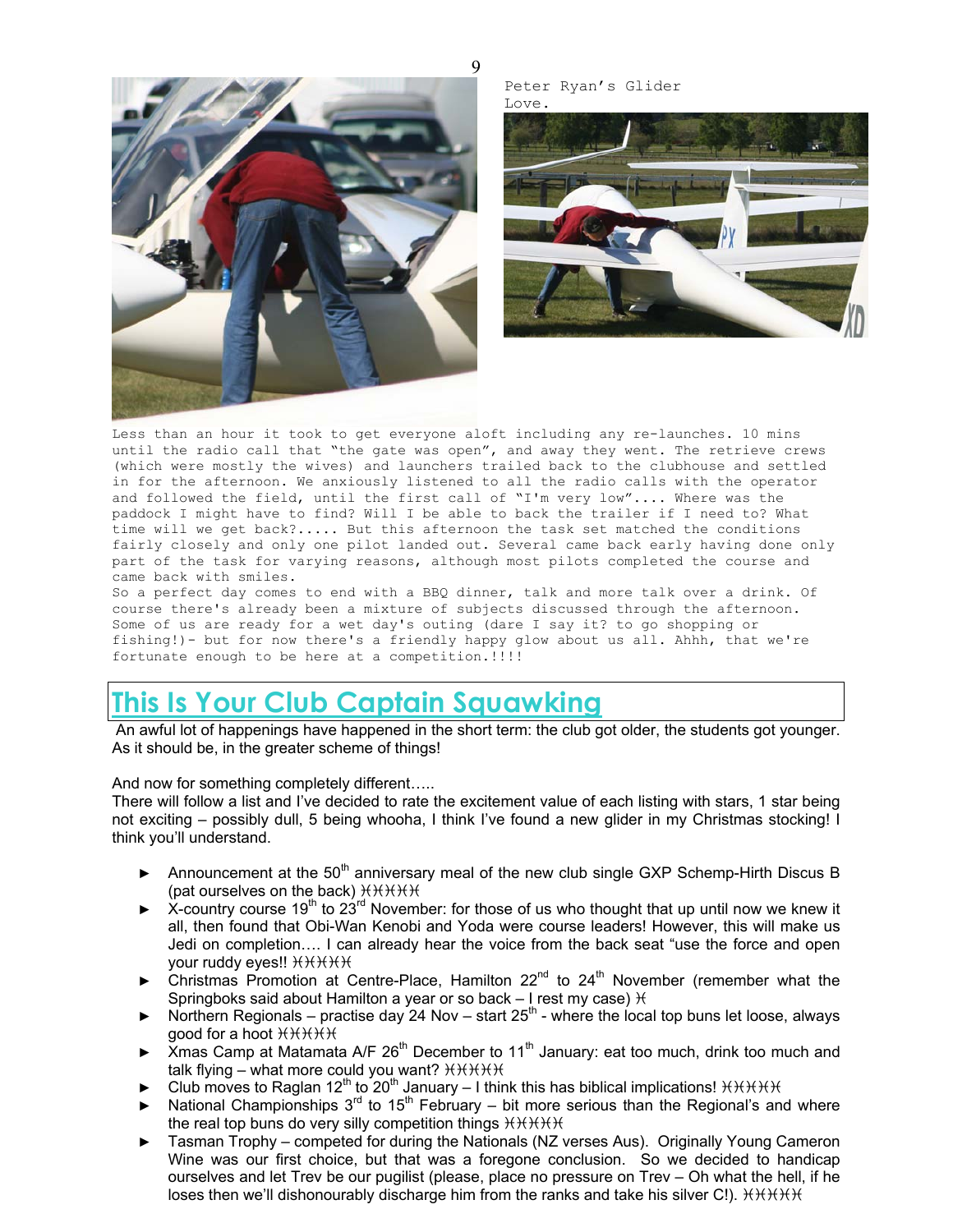Well, as you can see, some good times lie ahead. Although, you may have noted that the Christmas Promo doesn't quite hit the excitement button! As you will have got your call-up email to help with this event I'll just be waiting for the flood of applicants to man the stand at Centre-Place shopping Mall (Tim Bromhead will win a prize – just not sure what yet, as he is the first to volunteer. Tim, this action makes you an officer and a gentleman and places you head and shoulders above all others!)

Can I ask all those that qualify as duty pilots to maintain a listening watch on the club web site as to when they are called upon to fulfil their stint?

Some of you may have wondered why the "Hot Topics" have been laid low for a while. This is only a slight interlude, as we thought too much information could be dangerous, but then we thought about it and what the heck! Next time I get a quiet moment I'll try and tee something up.

During the club holiday at Raglan we usually have a "Camp Kommandant" who over-sees the flying activities. This time we'd like to lighten the load by having a "Daily Camp Kommandant". The inclusion of the word "Daily" implies a less stressful time and much more jollification by sharing the burden from one to many. Those who think they will be attending the Raglan camp and would like to help out, please let me know.

A few other things you should all know: Membership: 74 flying members.

*Note from Treasurer*: Please be sure to pay at the end of each day's flying. It creates a lot more work than you might think if you don't pay at the end of the day. A small number of people are doing this fairly routinely. Stop it please!

*Note from booking desk:* Watch the website for information on *changes to the booking system* as directed by the committee. The intention is to ensure booking policies encourage making the twins more available for cross country instruction and dual cross country this summer.

A reminder of the *Flying Duty Roster* for the coming week will now be published every Tuesday evening and emailed to all club members with an email address. Please be sure your email address is up to date on the club website. Let Trevor (trevor.atkins@hortvision.co.nz) know if any of your details need updating.

Plus some hype from our contender for the Tasman Cup:

Yup! Tasman Trophy. Flown 2 years in NZ, then 2 years in Oz, then back to NZ for 2 years etc. Flown at each others nationals in a class nominated by the host country. Eligible pilots must be good looking, debonair etc... failing that they are eligible if they have never represented their country before, ie cannot have flown at a worlds or a previous Tasman challenge. Initially offered to Cameron Wine who had to say no due to work commitments. Trevor Atkins has elected to fly the challenge in the Sports class (naturally enough!) Last time it was flown in the Sports Class was 1997/98 at Matamata when Gavin Wills flew a PW5 against Australian Jonathan Shand. Australia won. In fact, Australia has won 7 of the last 10 years... time for payback!

That's all for now, Good gliding, Dom. domandkate@xtra.co.nz

NB's If you have not yet got your new VFR charts they are available from the following web site; http://secureorders.airways.co.nz/aimsite/docs/orderform.pdf

The club is in need of some more responsible tow pilots. Names to Richard Small to follow up please.

#### **HOW WE DO THINGS – Piako Gliding Club – QUIZZ QUESTIONS**

- **1. What should you do if you suspect your ELT has been activated?**
- **2. What is the commonly used Winch Channel Frequency?**
- **3. What do these letters stand for :- MBZ, VNC, ASL, ELT, MOAP, AUC, CTA, PIC, SAR, GPS, AWIB, CAA?**

**First correct answers after the weekend win the prize. No correspondence will be entered into. No family members or employees. No cheating.**